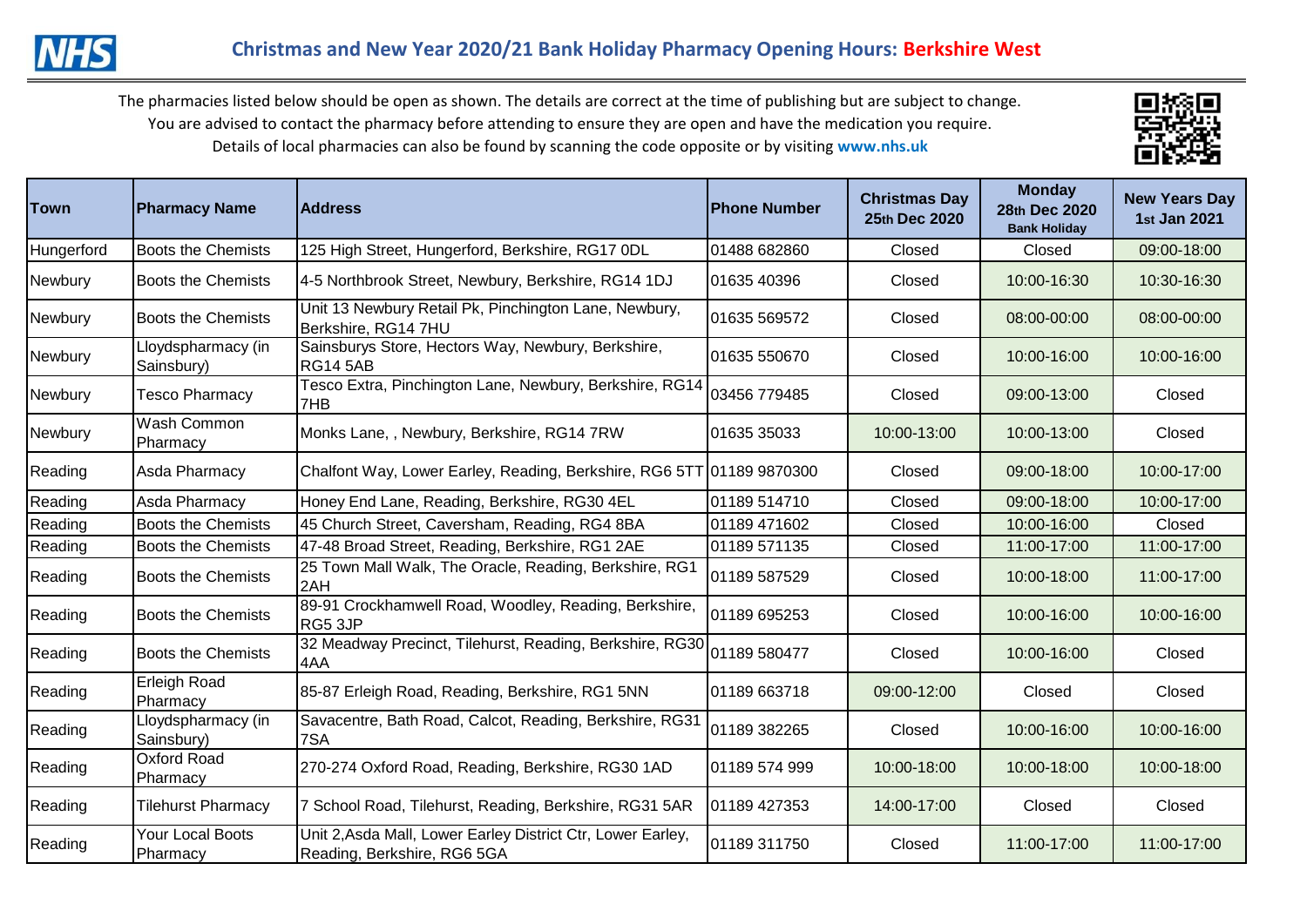

The pharmacies listed below should be open as shown. The details are correct at the time of publishing but are subject to change. You are advised to contact the pharmacy before attending to ensure they are open and have the medication you require. Details of local pharmacies can also be found by scanning the code opposite or by visiting **www.nhs.uk** 



| <b>Town</b> | <b>Pharmacy Name</b>             | <b>Address</b>                                                                                   | <b>IPhone Number</b> | <b>Christmas Day</b><br>25th Dec 2020 | <b>Monday</b><br>28th Dec 2020<br><b>Bank Holiday</b> | <b>New Years Day</b><br>1st Jan 2021 |
|-------------|----------------------------------|--------------------------------------------------------------------------------------------------|----------------------|---------------------------------------|-------------------------------------------------------|--------------------------------------|
| Wokingham   | Boots the Chemists               | 40 Market Place, Wokingham, Berkshire, RG40 1AT                                                  | 01189 784294         | Closed                                | 10:00-16:00                                           | 10:00-16:00                          |
| Wokingham   | Lloydspharmacy (in<br>Sainsbury) | J Sainsbury Store, King Street Lane, Winnersh,<br>Wokingham, Berkshire, RG41 5AR                 | 01189 775276         | Closed                                | 10:00-16:00                                           | 10:00-16:00                          |
| Wokingham   |                                  | Wokingham Medical Centre, 23 Rose Street, Wokingham,<br>Rose Street Pharmacy Berkshire, RG40 1XS | 0118 907 8188        | 10:00-13:00                           | Closed                                                | Closed                               |
| Wokingham   |                                  | Wokingham Pharmacy 33 Broad Street, Wokingham, Berkshire, RG40 1AU                               | 01189 787459         | Closed                                | Closed                                                | 10:00-13:00                          |
| Workingham  | <b>Morrisons Pharmacy</b>        | Woosehill Court, Workingham, Berkshire, RG41 3SW                                                 | 01189 794288         | Closed                                | 10:00-16:00                                           | 10:00-16:00                          |
|             |                                  |                                                                                                  |                      |                                       |                                                       |                                      |